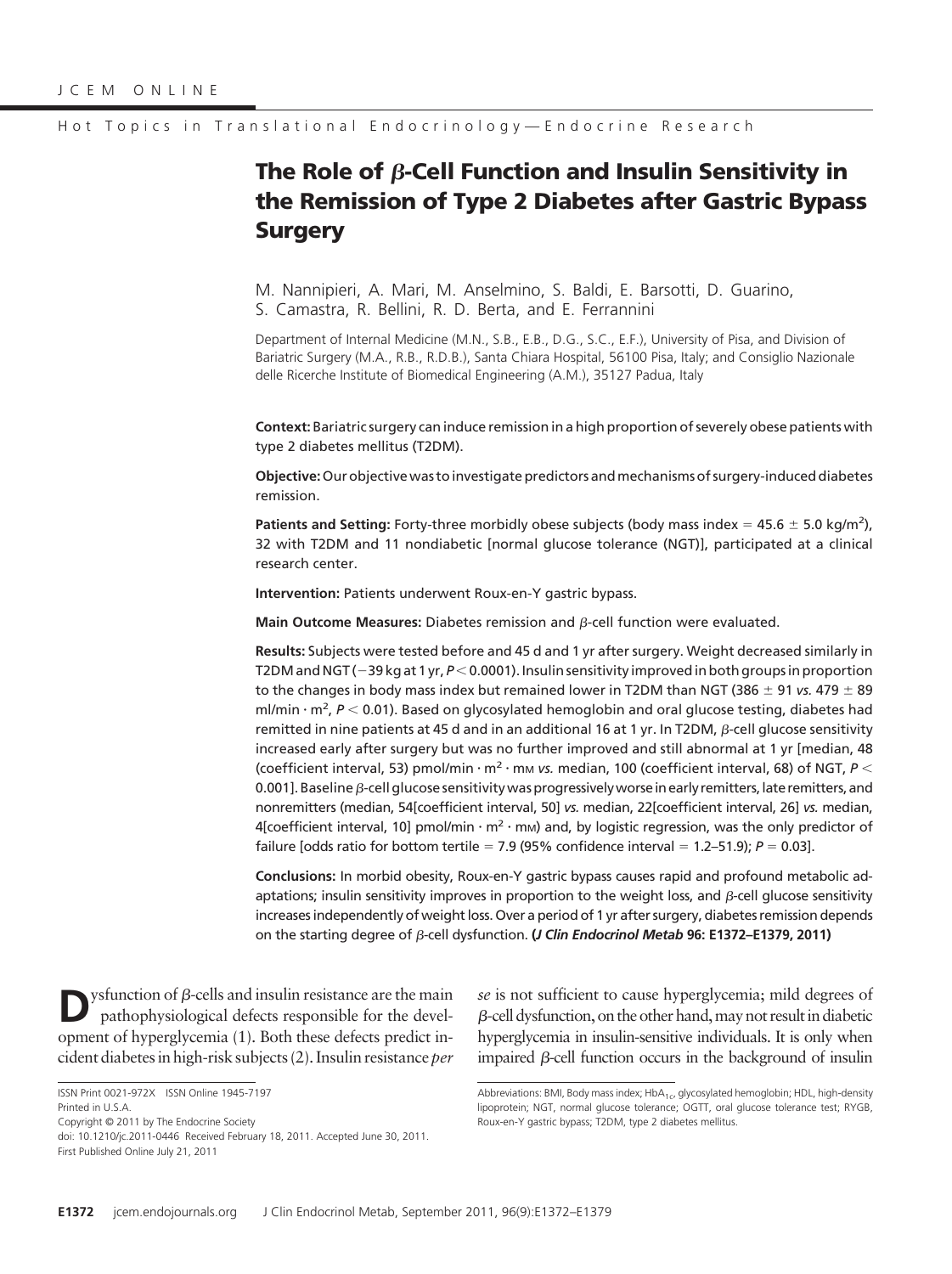resistance that plasma glucose levels begin to rise (as is the case of individuals with impaired glucose tolerance) (3).

It has generally been held that  $\beta$ -cell function is severely compromised already at the time the disease manifests itself and thereafter continues to decline linearly with time. Several studies, however, have documented the possibility that  $\beta$ -cell function may be restored, at least partially, in type 2 diabetes mellitus (T2DM)  $(4-6)$ . Strong evidence to this effect comes from the following observations: 1) bariatric surgery in morbidly obese T2DM patients can restore euglycemia, the acute insulin response to glucose (7–9), and insulin sensitivity (10, 11); 2) recent studies have reported that diabetic subjects return to euglycemia and normal insulin levels within days after surgery, long before a significant weight loss has occurred (12). In a large metaanalysis, Roux-en-Y gastric bypass (RYGB) has been reported to be effective in improving glycemic control in 80% of T2DM patients (13). The underlying pathophysiological mechanisms are not yet well understood.

Because RYGB bypasses the foregut, it has been hypothesized that both insulin action and  $\beta$ -cell function are influenced by signals originating from the duodenum and proximal jejunum. This view is supported by studies showing major changes in the levels of gastrointestinal hormones involved in the regulation of glucose metabolism early after RYGB (14). More in general, caloric restriction, weight loss, and functional changes in the enteroinsular axis are all possible mechanisms (reviewed in Ref. 15). For example, Gumbs *et al.*(16) suggested that the improvement in glucose metabolism and insulin resistance after bariatric operations is due to decreased stimulation of the enteroinsular axis by the caloric restriction in the short term and to weight loss in the longer term. Pories *et al.* (17) proposed that an excessive stimulation of intestinal incretins in vulnerable individuals is the cause of T2DM and that the cure through surgery is related to the reduction of this overstimulation. On the other hand, Rubino and Gagner (18) have suggested the existence of intestinal factors, derived from excessive stimulation of the upper digestive tract, as the cause of a deficient incretin action.

Collectively, these observations clearly suggest that there is a large margin for  $\beta$ -cell recovery of function in type 2 diabetes and that different segments of the gut could participate differentially in such recovery.

In the present work, we assessed the role of improved insulin sensitivity and  $\beta$ -cell function in the remission of T2DM after RYGB and, by obtaining measurements early and later after surgery, which of the two defects is predictive of remission.

# **Materials and Methods**

## **Subjects**

The study group included 32 patients with T2DM (19 women and 13 men) and 11 nondiabetic subjects [normal glucose tolerance (NGT), 10 women and one man] who were wait-listed for laparoscopic RYGB. Diabetes was diagnosed according to the American Diabetes Association criteria (19). Insulin-taking patients whose age of diabetes onset was 40 yr or older, whose body mass index (BMI) was over 30 kg/m<sup>2</sup>, and who were negative for the presence of islet autoantibodies were also considered to have T2DM. Antidiabetic treatment was insulin in seven patients (90 IU/d), oral antidiabetic agents in 22 (sulfonylurea plus metformin), and diet alone in three subjects. Exclusion criteria were 1) medical conditions requiring acute hospitalization, 2) blindness, and 3) severe medical conditions (liver cirrhosis, end-stage renal failure, malignancy, connective tissue diseases, or endocrine diseases such as hypo- or hyperthyroidism) or illnesses such as chronic congestive heart failure, recent myocardial infarction or stroke, or unstable angina pectoris.

The protocol was approved by the local ethics committee, and all patients signed a written consent form before the study.

#### **Design**

After screening, patients were asked to attend our Clinical Research Unit for the baseline study 1 month before surgery. Two days before surgery, patients were admitted to our ward, where they were readmitted 3 d after surgery for another 6 d to optimize antidiabetic treatment. On the day of surgery, patients with fasting plasma glucose concentrations over 8.0 mmol/liter were started on an insulin infusion to maintain plasma glucose between 6.0 and 10.0 mmol/liter during surgery and for the 4 following days, until they resumed eating. After surgery, the metabolic study was repeated 45 d and 12 months later at the Clinical Research Unit. After surgery, diabetes remission was defined as glycosylated hemoglobin ( $HbA_{1c}$ ) below 6.5%, fasting glucose below 7.0 mmol/liter, and 2-h glucose below 11.1 mmol/liter on the oral glucose tolerance test (OGTT) without antidiabetic treatment.

## **Protocol**

For the metabolic study, all subjects were instructed not to exercise for 48 h before study and were examined in the morning after an overnight (12–14 h) fast. Peripheral blood samples were obtained for determination of the routine blood chemistry and lipid profile, plasma glucose, insulin, C-peptide, and  $HbA_{1c}$  concentrations. The diabetic patients on oral antidiabetic agents were asked to stop them 48 –72 h before the study; in those on insulin, injections were discontinued 16 h before the metabolic study (patients on bedtime glargine had been switched to neutral protamine Hagedorn 2 d before the study). Height, weight, and systolic and diastolic blood pressure were measured and recorded. The metabolic study consisted of a frequently sampled OGTT. After an overnight (12 h) fast, blood samples were collected through an indwelling cannula to measure fasting plasma glucose, insulin, and C-peptide. After ingestion of 75 g glucose in aqueous solution, venous blood was sampled at 10, 20, 30, 45, 60, 90, 120, 150, and 180 min for glucose, insulin, and C-peptide assay.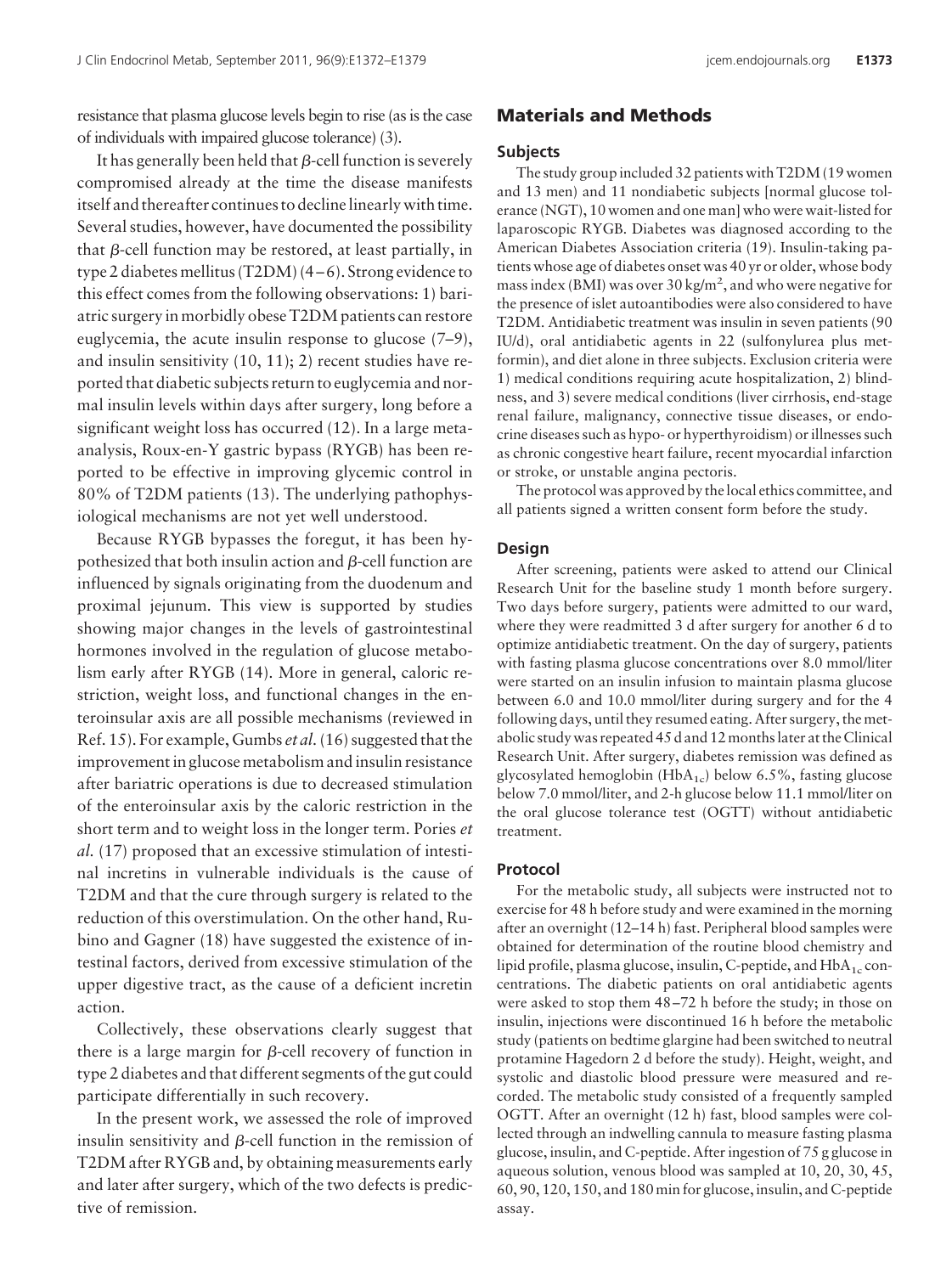#### **Laparoscopic RYGB**

After identification of the Treitz ligament, the jejunum was transected at 120 cm from the ligament of Treitz and an enteroenterostomy was performed using a 45-mm linear stapler at 150 cm on the alimentary limb. A subcardial gastric pouch with a 30 to 50-ml capacity was created on a nasogastric balloon catheter guide by sectioning the stomach with a linear stapler, and a 2.5 to 3-cm long gastrojejunal anastomosis was performed by a hand-sewn technique (20).

#### **Methods**

Plasma glucose concentration was measured on a Beckman Glucose Analyzer 2 (Beckman, Fullerton, CA). Fasting concentrations of serum total cholesterol low-density lipoprotein cholesterol, and high-density lipoprotein (HDL)-cholesterol were measured by standard techniques (Synchron CX4; Beckman Instruments, Inc., Brea, CA). Plasma insulin and C-peptide were measured by Cobas e411 (Roche Diagnostics S.p.A., Milan, Italy).

#### **Modeling**

Insulin sensitivity and  $\beta$ -cell function parameters were derived from mathematical modeling of the plasma glucose, insulin, and C-peptide concentrations measured during the frequently sampled OGTT, as previously described (21). In brief, insulin sensitivity was calculated as the oral glucose insulin sensitivity index, which estimates plasma glucose clearance rate (in millimeters per minute per square meter) at a level of hyperinsulinemia in the range of that achieved during a standard (240 pmol/min · m<sup>2</sup>) euglycemic-hyperinsulinemic clamp, against which this index has been validated in subjects with NGT, impaired glucose tolerance, or overt diabetes (22).

The  $\beta$ -cell function model consists of three blocks: 1) a model for fitting the glucose concentration profile, the purpose of which is to smooth and interpolate plasma glucose concentrations; 2) a model describing the dependence of insulin (or C-peptide) secretion on glucose concentration; and 3) a model of C-peptide

kinetics, *i.e.* the two-exponential model proposed by Van Cauter *et al.* (23), in which the model parameters are individually adjusted to the subject's anthropometric data. In particular, with regard to the insulin secretion block (no. 2), the relationship between insulin release and plasma glucose concentrations is modeled as the sum of two components. 1) The first component is the relationship between insulin secretion and glucose concentration, *i.e.* a dose-response function. The dose-response function is modulated by a time-varying factor, expressing a potentiation effect on insulin secretion (22). The dose-response function is a parameterized function of glucose concentration that can be either quasilinear or convex, depending on the parameters (24). The mean slope of the dose-response function is taken to represent  $\beta$ -cell glucose sensitivity ( $\beta$ -GS, in picomoles per minute per square meter per millimolar). 2) The second insulin secretion component represents a dynamic dependence of insulin secretion on the rate of change of glucose concentration, *i.e.* rate sensitivity. Total insulin secretion is the sum of the two components described above.

#### **Statistical analysis**

Results are expressed as mean  $\pm$  sD or median (interquartile range) for variables with normal or skewed distribution, respectively. Group differences were compared by the  $\chi^2$  test for categorical variables, by the Mann-Whitney *U* test for continuous variables and byWilcoxon signed rank test for paired data. Analysis of changes over time (before, early, and late after surgery) in the two subject groups (NGT and T2DM) was carried out by ANOVA for repeated measures; for this test, parameters with a skewed distribution were log-transformed. The output of this ANOVA model is a *P* value for the time factor (*i.e.* overall changes over time), a *p* value for the group (*i.e.* between-group differences), and a *P* value for the time  $\times$  group interaction (*i.e.* differential changes between groups over time). A  $P$  value < $0.05$ was considered to be significant.

**TABLE 1.** Clinical and metabolic characteristics of the study subjects before (Pre), 45 d (Post-1), and 1 yr (Post-2) after surgery (RYGB)

|                                            |                | <b>NGT</b>     |                | T <sub>2</sub> DM |                |                |  |
|--------------------------------------------|----------------|----------------|----------------|-------------------|----------------|----------------|--|
|                                            | Pre            | Post-1         | Post-2         | Pre               | Post-1         | Post-2         |  |
| Subjects                                   | 11             | 11             | 11             | 32                | 32             | 32             |  |
| BMI $(kq/m2)a$                             | $46.3 \pm 7.4$ | $39.7 \pm 7.2$ | $30.5 \pm 5.2$ | $45.4 \pm 5.5$    | $39.9 \pm 5.9$ | $31.8 \pm 5.5$ |  |
| $HbA_{1c} (%)^{a, b, c}$                   | $5.5 \pm 0.5$  | $5.4 \pm 0.4$  | $5.3 \pm 0.4$  | $7.6 \pm 2.1$     | $6.8 \pm 1.0$  | $5.9 \pm 0.7$  |  |
| Fasting glucose (mg/dl) <sup>a, b, c</sup> | $96 \pm 11$    | $89 + 7$       | $83 \pm 6$     | $145 \pm 38$      | $122 \pm 36$   | $99 \pm 30$    |  |
| Fasting insulin $(\mu U/m)^a$              | 16(8)          | 12(10)         | 7(4)           | 21(19)            | 14(9)          | 12(8)          |  |
| 2-h glucose (mg/dl) <sup>a, b, c</sup>     | $131 \pm 19$   | $105 \pm 19$   | $76 \pm 42$    | $270 \pm 70$      | $190 \pm 82$   | $149 \pm 77$   |  |
| 2-h insulin $(\mu U/m)^a$                  | 91(44)         | 44 (44)        | 22(33)         | 61(111)           | 44 (70)        | 38(27)         |  |
| Blood pressure (mm Hg)                     |                |                |                |                   |                |                |  |
| Systolic <sup>a</sup>                      | $134 \pm 19$   | $117 \pm 9$    | $121 \pm 9$    | $132 \pm 15$      | $129 \pm 13$   | $134 \pm 20$   |  |
| Diastolic <sup>a</sup>                     | $82 \pm 15$    | $75 \pm 5$     | $78 \pm 7$     | $86 \pm 7$        | $83 \pm 8$     | $81 \pm 10$    |  |
| Triglycerides (mg/dl) <sup>a, b</sup>      | 118 (28)       | 101 (39)       | 90(45)         | 179 (113)         | 165 (110)      | 125 (48)       |  |
| Total cholesterol (mg/dl) <sup>a</sup>     | $193 \pm 19$   | $180 \pm 22$   | $177 \pm 25$   | $195 + 21$        | $183 \pm 33$   | $176 \pm 28$   |  |
| HDL-cholesterol (mg/dl) <sup>a</sup>       | $44 \pm 10$    | $43 \pm 9$     | $48 \pm 11$    | $40 \pm 8$        | $37 \pm 8$     | $48 \pm 10$    |  |

*Numbers in parentheses* indicate coefficient interval and *numbers outside parentheses* indicate median.

 $a^2 P < 0.05$  for the time factor.

*<sup>b</sup> P* 0.05 for the group factor (NGT *vs.* T2DM).

 $c^2 P$  < 0.05 for the time  $\times$  group interaction.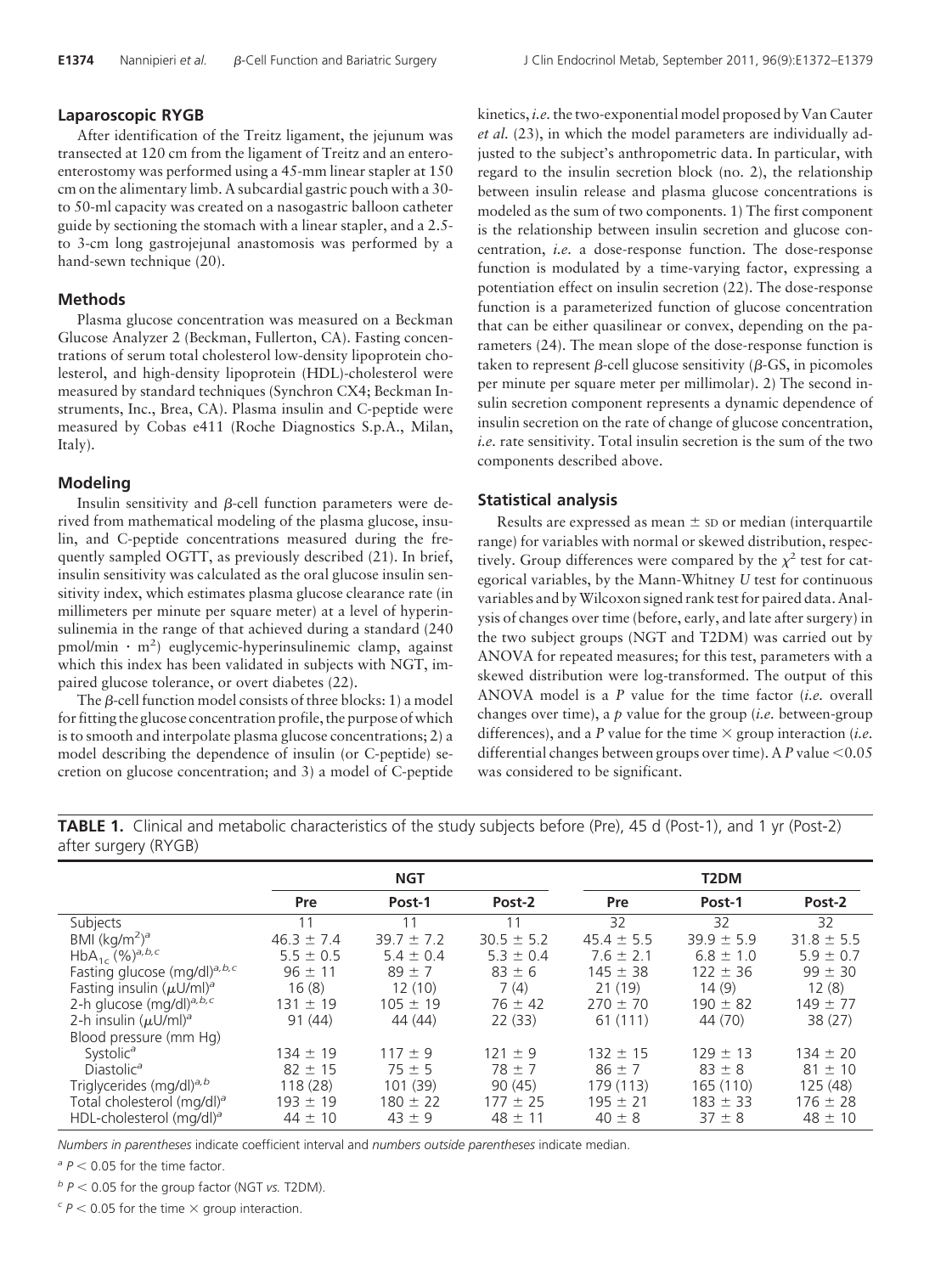**TABLE 2.** Metabolic parameters of the study subjects before (Pre), 45 d (Post-1), and 1 yr (Post-2) after surgery (RYGB)

|                                                                           |              | <b>NGT</b>   |              | T2DM         |              |              |  |
|---------------------------------------------------------------------------|--------------|--------------|--------------|--------------|--------------|--------------|--|
|                                                                           | Pre          | Post-1       | Post-2       | Pre          | Post-1       | Post-2       |  |
| Insulin sensitivity (ml/min $\cdot$ m <sup>2</sup> ) <sup>a,b</sup>       | $358 \pm 46$ | $406 \pm 50$ | $479 \pm 89$ | $263 \pm 33$ | $308 \pm 54$ | $386 \pm 91$ |  |
| Fasting insulin secretion (pmol/min $\cdot$ m <sup>2</sup> ) <sup>a</sup> | 99 (86)      | 85 (92)      | 62(33)       | 141(73)      | 112(50)      | 79 (33)      |  |
| Total insulin output (nmol/m <sup>2</sup> )                               | 58 (35)      | 64 (50)      | 49 (27)      | 44 (47)      | 60 (39)      | 52 (45)      |  |
| $\beta$ -cell glucose sensitivity                                         | 62(18)       | 115(52)      | 100(68)      | 22(30)       | 44 (58)      | 48 (53)      |  |
| $(pmol/min \cdot m^2 \cdot mM)^{a,b}$                                     |              |              |              |              |              |              |  |
| Rate sensitivity (nmol/m <sup>2</sup> · m <sub>M</sub> ) <sup>a, b</sup>  | 0.94(1.15)   | 1.88(1.90)   | 1.40(1.41)   | 0.27(0.57)   | 0.72(0.91)   | 0.85(0.71)   |  |
| Potentiation factor <sup>a</sup>                                          | 1.25(0.70)   | 1.01(0.72)   | 1.34(1.22)   | 1.02(0.24)   | 1.15(0.56)   | 1.13(0.62)   |  |

*Numbers in parentheses* indicate coefficient intervals and *numbers outside parentheses* indicate median.

 $a^2 P < 0.05$  for the time factor.

 $b$   $P$  < 0.05 for the group factor (NGT *vs.* T2DM).

## **Results**

# **Baseline anthropometric and metabolic parameters in diabetic and nondiabetic subjects**

Degree of obesity was similar in T2DM and NGT subjects, but T2DM patients were older (52  $\pm$  8  $\nu$ s. 39  $\pm$  8 yr,  $P < 0.001$ ), and had higher baseline HbA<sub>1c</sub>, fasting and 2-h plasma glucose, and serum triglyceride levels than NGT subjects (Table 1). Baseline insulin sensitivity,  $\beta$ -cell glucose sensitivity, and rate sensitivity were significantly worse in T2DM than NGT, whereas fasting and total insulin secretion and the potentiation factor were similar between the two groups (Table 2).

# **Effects of RYGB in diabetic and nondiabetic subjects**

With surgery, BMI decreased similarly in both groups. At 45 d after surgery, weight loss averaged 18 kg (range 9 –25) in NGT and 15 kg (range 5– 42) in T2DM; at 1 yr, the corresponding values were  $44 \text{ kg}$  (range  $26 - 85$ ) in NGT and 37 kg (range 14 –74) in T2DM. Fasting and 2-h plasma insulin concentrations, systolic and diastolic blood pressure, total cholesterol, and triglycerides concentrations all decreased with surgery, whereas HDL-cholesterol was significantly increased. Glycemic control, as indexed by  $HbA_{1c}$  and fasting and 2-h plasma glucose levels, improved significantly more in T2DM than NGT (Table 1).

Insulin sensitivity was improved both early and late after surgery in both NGT and T2DM  $(P = 0.01 \text{ or less});$ in the latter, however, it remained lower than in NGT throughout the follow-up ( $P < 0.0001$  and  $P < 0.01$  at 45 days and 1 yr, respectively) (Table 2). In both groups, insulin sensitivity closely tracked with BMI (Fig. 1).  $\beta$ -Cell glucose sensitivity showed a marked improvement in both groups, but the values at 1 yr were not different from those at 45 d, and in the T2DM patients, they remained significantly lower than in NGT subjects ( $P < 0.001$  at both 45 d and 1 yr). In both groups,  $\beta$ -cell glucose sensitivity closely

tracked with 2-h plasma glucose concentrations (Fig. 2). The pattern of changes of rate sensitivity was similar to that of glucose sensitivity, whereas the potentiation factor was greater at 1 yr than baseline only in the T2DM ( $P =$ 0.03). Fasting insulin secretion declined with time after surgery in both groups, whereas total insulin output did not change (Table 2).

## **Diabetes remission**

By defining remission as  $HbA_{1c}$  below 6.5%, fasting glucose  $\langle 7.0 \text{ mmol/liter}$ , and 2-h glucose below 11.1 mmol/liter off antidiabetic treatment, diabetes had remitted in nine of the 32 patients already at 45 d after surgery and in another 16 patients at 1 yr; this left seven patients in whom diabetes was improved but not in remission even at 1 yr. Neither age nor BMI (at baseline or after surgery) distinguished the nonremitters from the remitters; in contrast, baseline  $HbA_{1c}$ , fasting and 2-h plasma glucose levels, insulin sensitivity,  $\beta$ -cell glucose sensitivity, and rate sensitivity were all progressively worse from early remit-



**FIG. 1.** Consensual changes in BMI and insulin sensitivity in nondiabetic (NGT) and diabetic patients (T2DM), before and 45 d and 1 yr after RYGB surgery. Plots are mean  $\pm$  sem. The regression equations are  $y = 552x 6.0 \times (r = 0.58; P < 0.0001)$  for T2DM and  $y = 620 - 5.3x$  ( $r = 0.60$ ;  $P = 0.0002$ ) for NGT.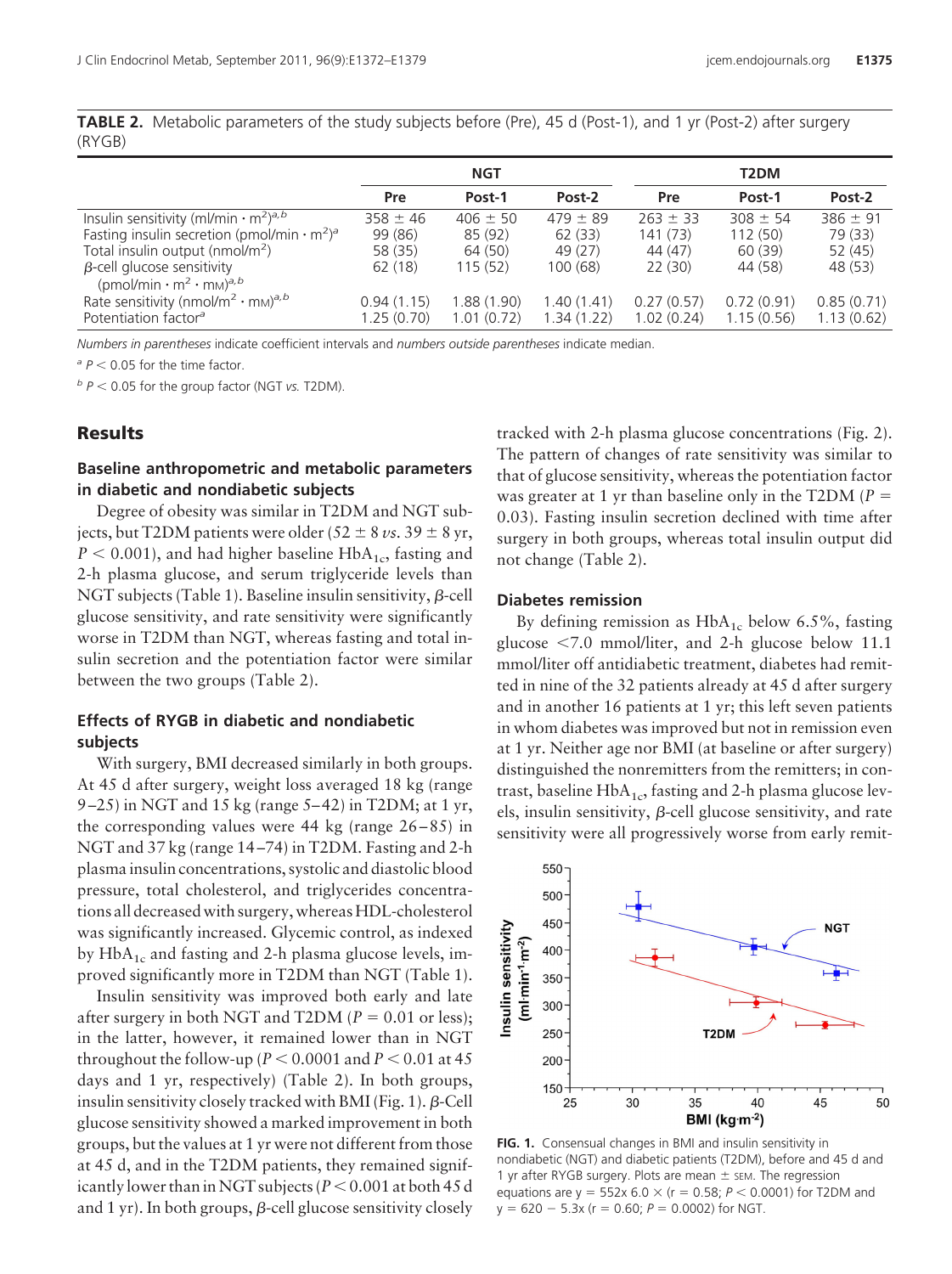

**FIG. 2.** Consensual changes in 2-h plasma glucose concentrations and  $\beta$ -cell glucose sensitivity in nondiabetic (NGT) and diabetic patients (T2DM), before and 45 d and 1 yr after RYGB surgery. Plots are  $mean \pm$  SEM.

ters to late remitters to nonremitters (Table 3). With regard to antidiabetic treatment, all seven subjects on diet treatment remitted at 45 d; of the 22 patients on oral agents, three remitted at 45 d and 14 remitted at 1 yr; and of the three patients on insulin only, one remitted at 1 yr and two were nonremitters. Thus, antidiabetic treatment was weakly related to remission rate ( $\chi^2 = 5.5$ ; *P* = 0.06). Furthermore, although all metabolic parameters, except total insulin output, showed the expected improvement after surgery, the extent of the improvement was significantly less in nonremitters compared with remitters for fasting glucose (Table 3), insulin sensitivity, and  $\beta$ -cell glucose sensitivity (Fig. 3).

In univariate logistic analysis of the data from the T2DM group, 2-h plasma glucose levels [odds ratio for 1  $SD = 5.7 (95\%$  confidence interval = 1.5–21.7);  $P = 0.01$ 



**FIG. 3.**  $\beta$ -Cell glucose sensitivity and insulin sensitivity in early diabetes remitters (45 d), late remitters (1 yr), and nonremitters. Plots are  $m$ ean  $\pm$  sem. By two-way ANOVA for repeated measures, the  $P$  value for  $\beta$ -cell glucose sensitivity is <0.0005 for remission status and 0.0001 for time. For insulin sensitivity, the *P* value for the interaction remission  $\times$  time is  $<$  0.02.

and  $\beta$ -cell glucose sensitivity [odds ratio for values in the bottom tertile (*i.e.* <12.5 pmol/min  $\cdot$  m<sup>2</sup> · m<sub>M</sub>) = 7.9 (95%) confidence interval =  $1.2-51.9$ ;  $P = 0.03$ ] predicted failure of diabetes remission. In bivariate regression, logtransformed glucose sensitivity was superior to 2-h plasma glucose in predicting persistence of diabetes at 1 yr after surgery. Diabetes duration, antidiabetic therapy, and baseline  $HbA_{1c}$  were not predictors of remission. In a



|                                                                                              | Early remission |                |                | Late remission |                |                | <b>Nonremission</b> |                |                |
|----------------------------------------------------------------------------------------------|-----------------|----------------|----------------|----------------|----------------|----------------|---------------------|----------------|----------------|
|                                                                                              | Pre             | Post-1         | Post-2         | Pre            | Post-1         | Post-2         | Pre                 | Post-1         | Post-2         |
| Subjects                                                                                     | 9               | 9              | 9              | 16             | 16             | 16             | $\overline{7}$      |                | 7              |
| Age (yr)                                                                                     | $49 \pm 8$      |                |                | $54 \pm 8$     |                |                | $53 \pm 8$          |                |                |
| Diabetes duration (yr) <sup>b</sup>                                                          | $4.2 \pm 3.3$   |                |                | $8.9 \pm 6.0$  |                |                | $10.1 \pm 5.7$      |                |                |
| BMI (kg/m <sup>2</sup> ) <sup>a</sup>                                                        | $44.2 \pm 5.8$  | $38.8 \pm 7.1$ | $29.8 \pm 5.3$ | $45.7 \pm 5.3$ | $39.7 \pm 5.0$ | $31.3 \pm 4.5$ | $46.5 \pm 6.0$      | $41.7 \pm 6.7$ | $35.6 \pm 6.9$ |
| $HbA_{1c}$ (%) <sup>a,b</sup>                                                                | $6.2 \pm 0.2$   | $5.8 \pm 0.3$  | $5.4 \pm 0.3$  | $7.9 \pm 1.9$  | $7.0 \pm 0.9$  | $5.8 \pm 0.5$  | $8.9 \pm 2.3$       | $8.0 \pm 1.0$  | $6.9 \pm 0.9$  |
| Fasting glucose (mmol/liter) <sup>a, b, c</sup>                                              | $121 \pm 22$    | $103 \pm 11$   | $92 \pm 10$    | $149 \pm 35$   | $118 \pm 19$   | $85 \pm 11$    | $170 \pm 45$        | $167 \pm 52$   | $141 \pm 43$   |
| 2-h glucose (mmol/liter) <sup>a,b</sup>                                                      | $220 \pm 52$    | $121 \pm 31$   | $100 \pm 28$   | $265 \pm 46$   | $192 \pm 53$   | $128 \pm 32$   | $340 \pm 68$        | $286 \pm 79$   | $244 \pm 65$   |
| Fasting insulin (pmol/liter) <sup>a</sup>                                                    | 137(127)        | 110(57)        | 51 (44)        | 134 (94)       | 90 (87)        | 47 (18)        | 164 (112)           | 103 (48)       | 80(57)         |
| 2-h insulin (pmol/liter) <sup>a,c</sup>                                                      | 1040 (864)      | 748 (388)      | 347 (299)      | 911 (639)      | 612 (592)      | 320 (122)      | 1115 (762)          | 700 (326)      | 544 (388)      |
| Insulin sensitivity (ml/min $\cdot$ m <sup>2</sup> ) <sup>a,b,c</sup>                        | $269 \pm 32$    | $337 \pm 54$   | $414 \pm 78$   | $264 \pm 34$   | $303 \pm 52$   | $408 \pm 97$   | $255 \pm 36$        | $268 \pm 33$   | $301 \pm 30$   |
| Fasting secretion (pmol/min $\cdot$ m <sup>2</sup> ) <sup>a</sup>                            | 172 (60)        | 112 (33)       | 87(32)         | 128 (61)       | 111 (79)       | 74 (38)        | 110 (83)            | 135 (32)       | 85(41)         |
| Total output (nmol/m <sup>2</sup> )                                                          | 80 (32)         | 64 (34)        | 48 (33)        | 43 (43)        | 63(43)         | 56 (60)        | 31(21)              | 50(27)         | 42 (33)        |
| Glucose sensitivity (pmol/min $\cdot$ m <sup>2</sup> $\cdot$ m <sub>M</sub> ) <sup>a,b</sup> | 54 (50)         | 78 (49)        | 59 (54)        | 22(26)         | 42 (60)        | 54 (46)        | 4(10)               | 14(23)         | 16(30)         |
| Rate sensitivity (nmol/m <sup>2</sup> · mm) <sup>a,b</sup>                                   | 0.51(1.11)      | 1.04(1.49)     | 1.05(0.63)     | 0.27(0.52)     | 0.67(0.92)     | 0.90(0.77)     | 0.04(0.30)          | 0.14(0.50)     | 0.34(075)      |
| Potentiation factor <sup>a</sup>                                                             | 1.11(0.25)      | 1.41 (1.14)    | 1.73(1.24)     | 1.02(0.24)     | 1.10(0.46)     | 1.12(0.50)     | 1.02(0.18)          | 1.01(0.50)     | 1.14(0.21)     |

*Numbers in parentheses* indicate coefficient interval and *numbers outside parentheses* indicate median.

 $a^2 P < 0.05$  for the time factor.

 $<sup>b</sup> P < 0.05$  for the group factor (early remission, late remission, or nonremission).</sup>

 $c^2 P$  < 0.05 for the time  $\times$  group interaction.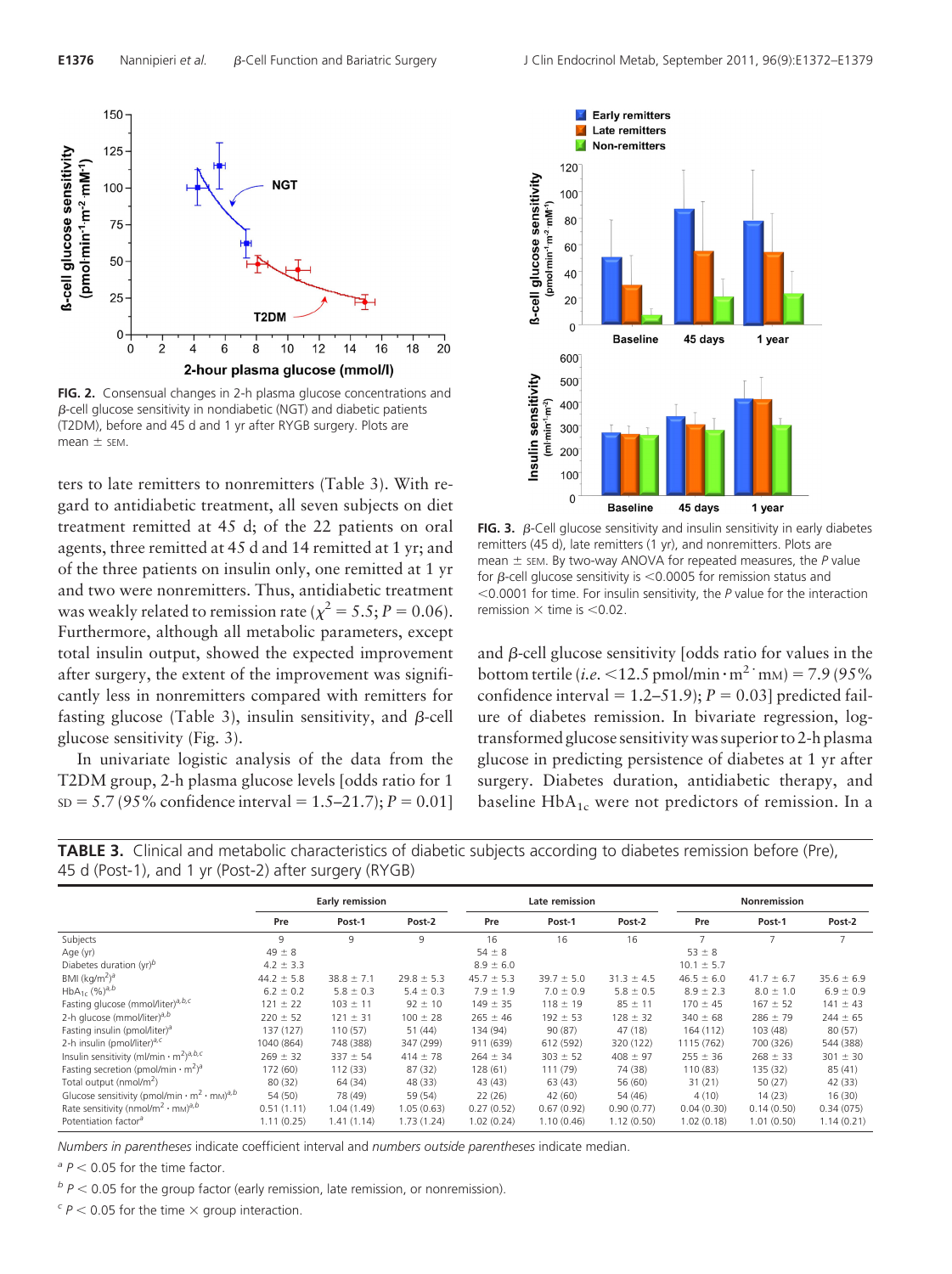multivariate model including diabetes duration and baseline  $HbA_{1c}$ , only glucose sensitivity was a significant predictor of remission.

# **Discussion**

The major findings of the present study are that in morbidly obese individuals, 1) for the same degree of overweight, T2DM patients had worse baseline insulin sensitivity and  $\beta$ -cell glucose sensitivity (Table 2); 2) in both nondiabetic and T2DM patients, insulin sensitivity improved essentially in proportion to the surgery-induced decrement in BMI (Fig. 1); 3) in both nondiabetic and T2DM patients,  $\beta$ -cell glucose sensitivity improved relatively early after surgery and then leveled off in tandem with, and over a continuum of, plasma glucose concentrations (Fig. 2); 4) on average, the increase in  $\beta$ -cell glucose sensitivity in T2DM patients remained well below that of nondiabetic patients; and 5)  $\beta$ -cell glucose sensitivity, not insulin sensitivity, was the only predictor of remission and time of remission of diabetes (Fig. 3).

With regard to the first result, it is well documented that a variable mix of insulin resistance and  $\beta$ -cell dysfunction is characteristic of T2DM  $(1)$ , and that  $\beta$ -cell dysfunction tends to progressively decline over time even with treatment (25, 26). The current results document that, although baseline insulin sensitivity is similarly depressed in remitters and nonremitters,  $\beta$ -cell glucose sensitivity and rate sensitivity are progressively worse at baseline, and fail to improve, in nonremitters as compared with remitters (Fig. 3), thereby emerging as a strong predictor of remission. Importantly, in our T2DM patients, remission was independent of the amount of weight lost, which was comparable across the three groups. Thus, if insulin resistance is a close concomitant of morbid obesity and benefits from weight loss, degree and time course of reversal of hyperglycemia are critically dependent on  $\beta$ -cell status. The worse initial degree of  $\beta$ -cell dysfunction, especially glucose sensing, the lower the chances that it may be reversed by intervention. This paradigm very probably applies to any intervention, including lifestyle and pharmacological management (25), but bariatric surgery amplifies the impact of residual  $\beta$ -cell function by drastically enhancing insulin sensitivity. The initial degree of impairment of  $\beta$ -cell function can be the result of a longer known duration of diabetes, higher exposure to glucose toxicity (*e.g.* Table 3), or stronger genetic drive (or combinations thereof) (27, 28). Of note in this regard is that  $\beta$ -cell function was not fully restored (*i.e.* to the level observed in NGT patients) even in remitters and may therefore signal the possibility of diabetes relapse. In fact, in remitters, there was little further improvement between 45 d and 1 yr after surgery (Fig. 3). Continued follow-up of our patient cohort will assess the rate of durable remission when diabetes remission is defined as stringently as was done in this work.

The present results also speak to the specific mechanisms by which RYGB improves glucose metabolism. In obese subjects with T2DM, gastric banding has been shown to enhance insulin action in proportion to weight loss (29). On the other hand, calorie restriction *per se* may contribute to the improvement in insulin sensitivity in obese diabetic subjects (30). Unlike some previous studies (31) but in accord with others (32), we do not find evidence that RYGB affects insulin sensitivity by weight-independent mechanisms (Fig. 1). Although it remains theoretically possible that bypassing the duodenum and proximal jejunum releases putative inhibitors of insulin action (16), the current results indicate that their effects must be at best minor in humans. On the other hand, the relation of insulin sensitivity to BMI likely reflects the dependency of insulin action on im triglyceride content. In fact, several studies have reported an inverse relationship between insulin sensitivity and im fat content (33). In a rat model of diet-induced obesity and insulin resistance, acute dietary lipid withdrawal ameliorated muscle insulin resistance (34). Furthermore, in morbidly obese patients undergoing biliopancreatic diversion, the increase in insulin sensitivity was closely associated with depletion of intramyocellular triglycerides (10).

With regard to  $\beta$ -cell function, to our knowledge, there are no data in the literature showing how  $\beta$ -cell glucose sensitivity on the OGTT changes early after RYGB, and the present data are not directly comparable with those obtained in previous studies because of different surgical techniques (variants of vertical banded gastroplasty) and stimulation tests (arginine and iv glucose infusions) (35, 36). The rapid amelioration of  $\beta$ -cell dysfunction seen in our T2DM remitters has multiple potential explanations. Calorie restriction clearly plays some role, because RYGB typically imposes a daily intake of roughly 800 kcal (at least early after surgery). The ability of calorie restriction (or fasting) to quickly lower plasma glucose and insulin concentration is well documented (37). In the present studies, a doubling of  $\beta$ -cell glucose sensitivity occurred also in the NGT group and was paralleled by a marked drop in fasting insulin secretion rates (Table 2). Another factor is the removal of glucose toxicity, which *per se* can enhance glucose sensing (38). In fact, the close quantitative and temporal association between glucose levels and  $\beta$ -cell glucose sensing (Fig. 2) is a two-way cause-effect relationship; glucose sensing is the major determinant of plasma glucose concentrations during acute stimulation,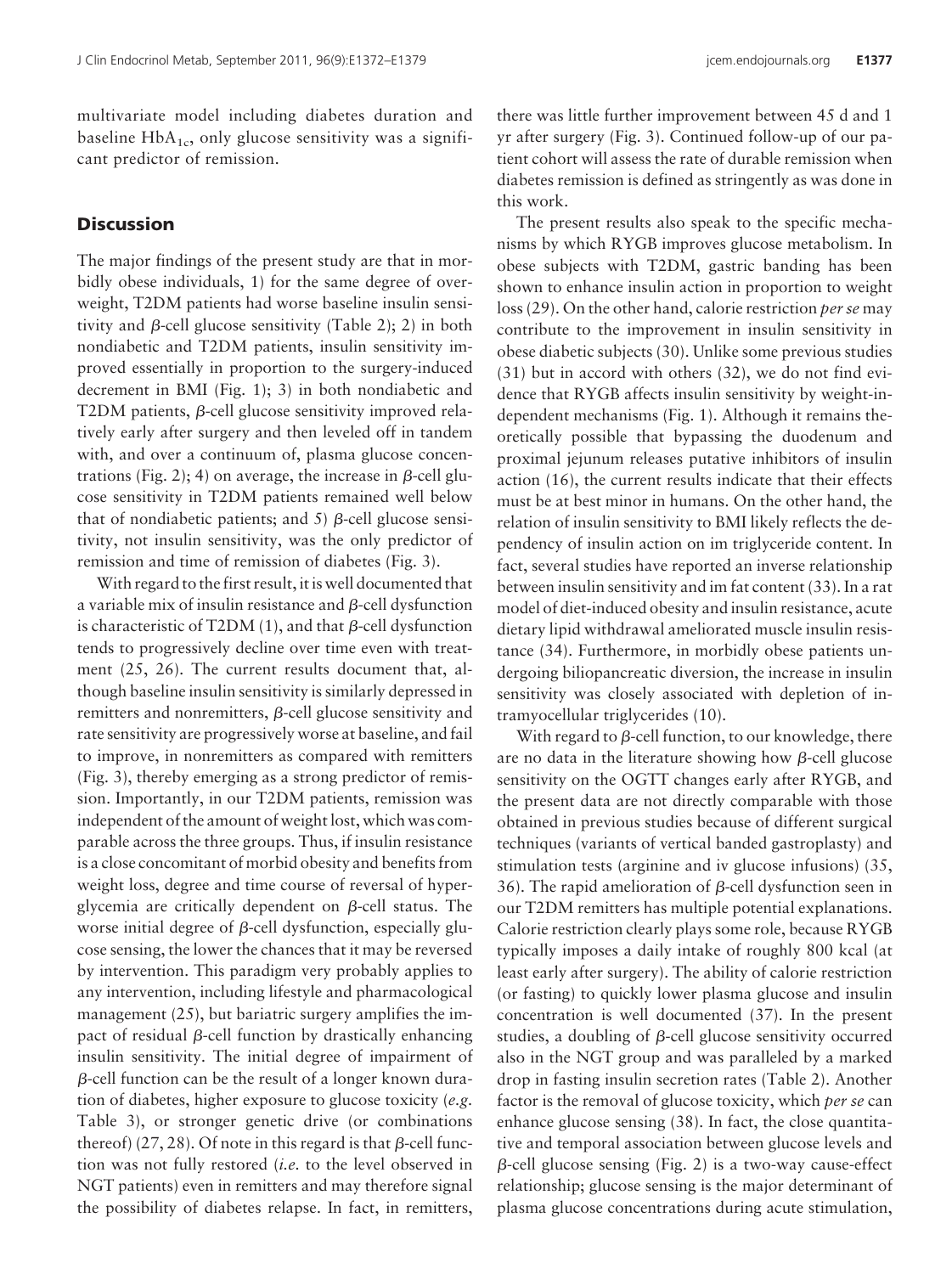and chronic hyperglycemia is toxic for pancreatic islets (39). A further mechanism is the abatement of insulin resistance itself, which at the very least decreases the work- $\log$  load of  $\beta$ -cells. Finally, the surge in incretin hormones that follows RYGB, which has been well documented in several studies (18), can specifically potentiate  $\beta$ -cell function. Indeed, we have previously shown that glucose-stimulated glucagon-like peptide-1 release is positively associated with  $\beta$ -cell glucose sensitivity in both nondiabetic and diabetic subjects (40). On these bases, our data suggest that on a background of better  $\beta$ -cell function, the improvement in  $\beta$ -cell glucose sensitivity after RYGB, represents the major determinant in the remission of T2DM.

In summary, RYGB causes rapid and profound metabolic adaptations, some more dependent on the weight loss (insulin sensitivity) and some more related to complex influences on  $\beta$ -cell function. Over a period of 1 yr after surgery, diabetes remission may occur in three quarters of T2DM patients depending on the starting degree of  $\beta$ -cell dysfunction.

# **Acknowledgments**

We are grateful to the participants for their generous collaboration.

Address all correspondence and requests for reprints to: Monica Nannipieri, M.D., Department of Internal Medicine, University of Pisa, Via Roma, 67, 56100 Pisa, Italy. E-mail: nannipi@ifc.cnr.it.

The study was supported by a grant from the European Foundation for the Study of Diabetes (EFSD, "Clinical Research Grant in Diabetes," Düsseldorf, Germany) and by a grant from the Italian Minister of University and Research (MIUR 2007BRR57M-001, Improvement of glucose tolerance after bariatric surgery).

Disclosure Summary: None of the authors has any potential conflict of interest to disclose.

## **References**

- 1. **Ferrannini E** 1998 Insulin resistance *versus*insulin deficiency in noninsulin-dependent diabetes mellitus: problems and prospects. Endocr Rev 19:477– 490
- 2. **Weyer C, Tataranni PA, Bogardus C, Pratley RE** 2001 Insulin resistance and insulin secretory dysfunction are independent predictors of worsening of glucose tolerance during each stage of type 2 diabetes development. Diabetes Care 24:89 –94
- 3. **Ferrannini E, Gastaldelli A, Miyazaki Y, Matsuda M, Pettiti M, Natali A, Mari A, DeFronzo RA** 2003 Predominant role of reduced  $\beta$ -cell sensitivity to glucose over insulin resistance in impaired glucose tolerance. Diabetologia 46:1211–1219
- 4. **Alvarsson M, Sundkvist G, Lager I, Henricsson M, Berntorp K, Fernqvist-Forbes E, Steen L, Westermark G, Westermark P, Orn T, Grill V** 2003 Beneficial effects of insulin versus sulphonylurea on insulin secretion and metabolic control in recently diagnosed type 2 diabetic patients. Diabetes Care 26:2231–2237
- 5. **Ryan EA, Imes S, Wallace C** 2004 Short-term intensive therapy in newly diagnosed type 2 diabetes. Diabetes Care 27:1028 –1032
- 6. **Li Y, Xu W, Liao Z, Yao B, Chen X, Huang Z, Hu G, Weng JP** 2004 Induction of long-term glycemic control in newly diagnosed type 2 diabetic patients is associated with improvement of  $\beta$ -cell function. Diabetes Care 27:2597–2602
- 7. **Polyzogopoulou EV, Kalfarentzos F, Vagenakis AG, Alexandrides TK** 2003 Restoration of euglycemia and normal acute insulin response to glucose in obese subjects with type 2 diabetes following bariatric surgery. Diabetes 52:1098 –1103
- 8. **Marceau P, Hould FS, Simard S, Lebel S, Bourque RA, Potvin M, Biron S** 1998 Biliopancreatic diversion with duodenal switch.World J Surg 22:947–954
- 9. **Scopinaro N, Adami GF, Marinari GM, Gianetta E, Traverso E, Friedman D, Camerini G, Baschieri G, Simonelli A** 1998 Biliopancreatic diversion. World J Surg 22:936 –946
- 10. **Greco AV, Mingrone G, Giancaterini A, Manco M, Morroni M, Cinti S, Granzotto M, Vettor R, Camastra S, Ferrannini E** 2002 Insulin resistance in morbid obesity: reversal with intramyocellular fat depletion. Diabetes 51:144 –151
- 11. **Hickey MS, Pories WJ, MacDonald Jr KG, Cory KA, Dohm GL, Swanson MS, Israel RG, Barakat HA, Considine RV, Caro JF, Houmard JA** 1998 A new paradigm for type 2 diabetes mellitus: could it be a disease of the foregut? Ann Surg 227:637– 643; discussion 643– 644
- 12. **Mari A, Manco M, Guidone C, Nanni G, Castagneto M, Mingrone G, Ferrannini E** 2006 Restoration of normal glucose tolerance in severely obese patients after bilio-pancreatic diversion: role of insulin sensitivity and  $\beta$ -cell function. Diabetologia 49:2136-2143
- 13. **Buchwald H, Avidor Y, Braunwald E, Jensen MD, Pories W, Fahrbach K, Schoelles K** 2004 Bariatric surgery: a systematic review and meta-analysis. JAMA 292:1724 –1737
- 14. **Rubino F, Gagner M, Gentileschi P, Kini S, Fukuyama S, Feng J, Diamond E** 2004 The early effect of the Roux-en-Y gastric bypass on hormones involved in body weight regulation glucose metabolism. Ann Surg 240:236 –242
- 15. **Thaler JP, Cummings DE** 2009 Hormonal and metabolic mechanisms of diabetes remission after gastrointestinal surgery. Endocrinology 150:2518 –2525
- 16. **Gumbs AA, Modlin IM, Ballantyne GH** 2005 Changes in insulin resistance following bariatric surgery: role of caloric restriction and weight loss. Obes Surg 15:462– 473
- 17. **Pories WJ, Swanson MS, MacDonald KG, Long SB, Morris PG, Brown BM, Barakat HA, deRamon RA, Israel G, Dolezal JM** 1995 Who would have thought it? An operation proves to be the most effective therapy for adult-onset diabetes mellitus. Ann Surg 222: 339 –352
- 18. **Rubino F, Gagner M** 2002 Potential of surgery for curing type 2 diabetes mellitus. Ann Surg 236:554 –559
- 19. **American Diabetes Association** 2002 Tests of glycemia in diabetes (position statement). Diabetes Care 25(Suppl 1):97–99
- 20. **Nannipieri M, Cecchetti F, Anselmino M, Camastra S, Niccolini P, Lamacchia M, Rossi M, Iervasi G, Ferrannini E** 2009 Expression of thyrotropin and thyroid hormone receptors in adipose tissue of patients with morbid obesity and/or type 2 diabetes: effects of weight loss. Int J Obes 33:1001–1006
- 21. **Mari A, Schmitz O, Gastaldelli A, Oestergaard T, Nyholm B, Fer** $r$ **annini E** 2002 Meal and oral glucose tests for assessment of  $\beta$ -cell function: modeling analysis in normal subjects. Am J Physiol Endocrinol Metab 283:E1159 –E1166
- 22. **Mari A, Pacini G, Murphy E, Ludvik B, Nolan JJ** 2001 A modelbased method for assessing insulin sensitivity from the oral glucose tolerance test. Diabetes Care 24:539 –548
- 23. **Van Cauter E, Mestrez F, Sturis J, Polonsky KS** 1992 Estimation of insulin secretion rates from C-peptide levels. Comparison of individual and standard kinetic parameters for C-peptide clearance. Diabetes 41:368 –377